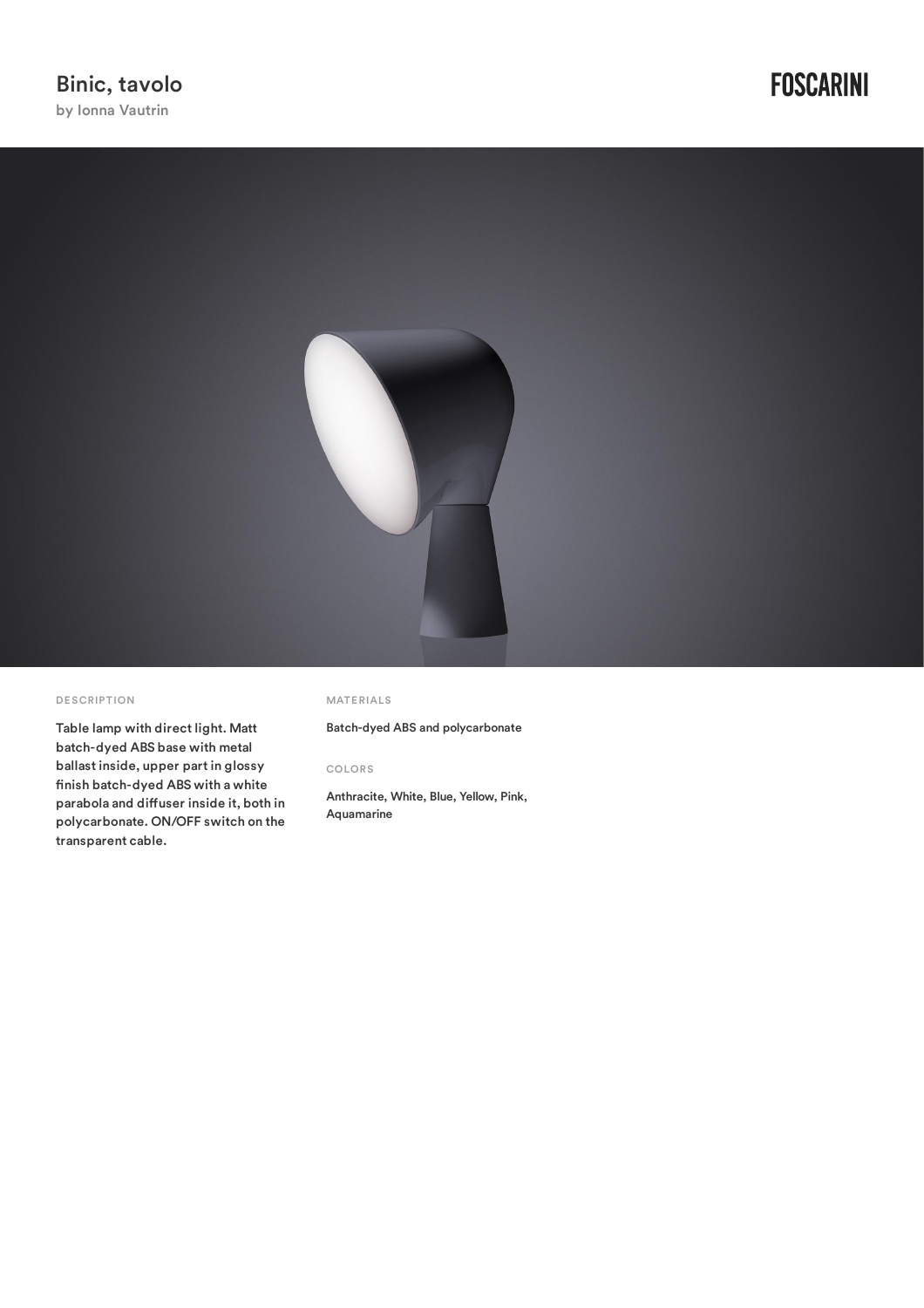**FOSCARINI** 

Binic is the name of a small lighthouse on the coast of Brittany, the region the designer Ionna Vautrin comes from, which is the inspiring theme of this small table lamp filled with character. Its colorful and unusual shape whets the imagination and is immediumtely appealing. The round glossy finish upper volume is supported by a conical satin finish base, casting an intense and uniform spotlight downwards. With its palette of 6 trendy colours, Binic is in tune with the personality of whoever chooses his or her favourite version and it blends in seamlessly with a range of domestic environments and styles: a study, a child's or an adult's bedroom or a personal corner in a living room. A packaging designed by Ionna Vautrin herself, unique and fun like the lamp itself, suggests Binic as a "take away" object, to be given away as a present, or for personal use.

## Binic

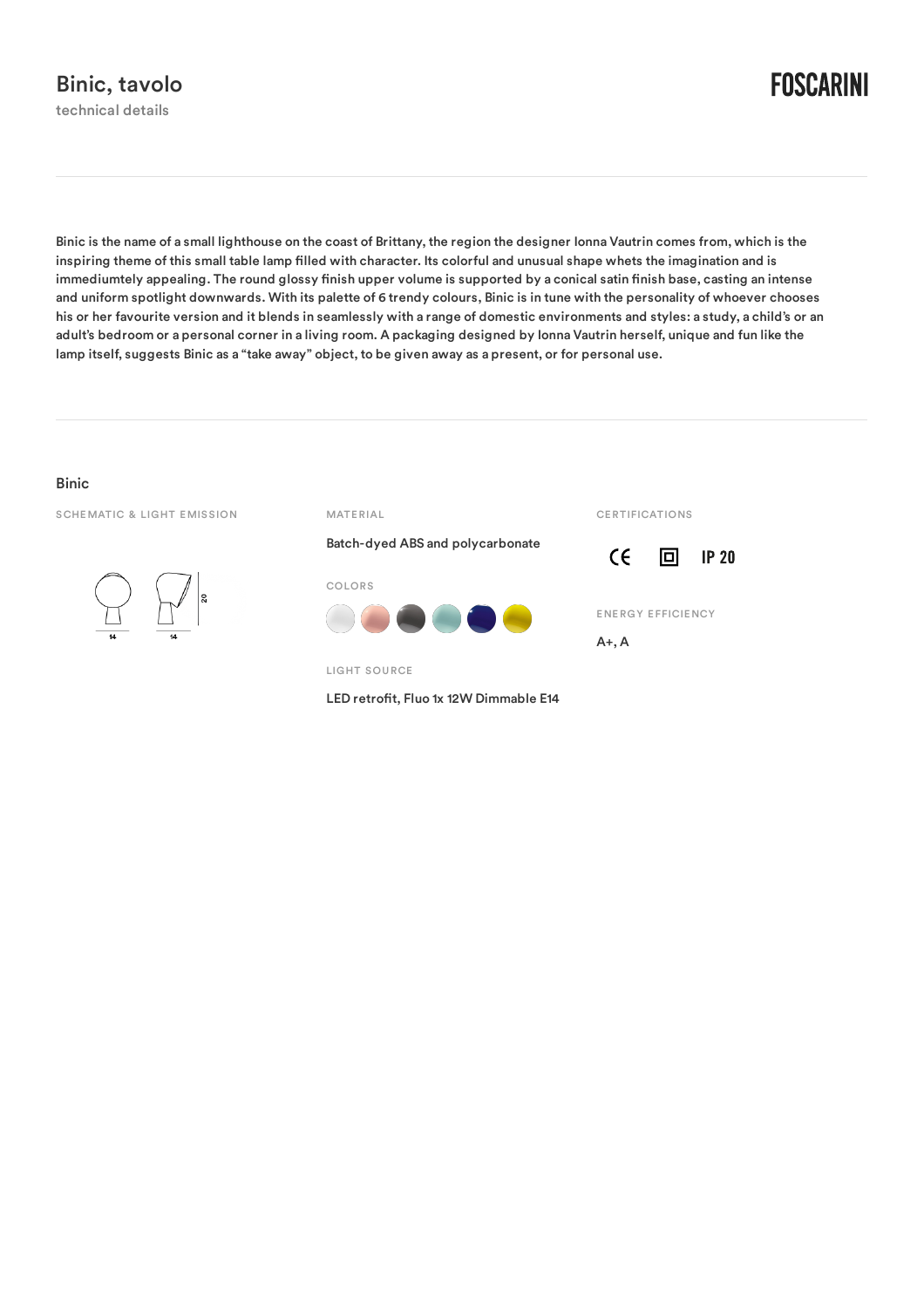**FOSCARINI** 

## IONNA VAUTRIN

After multiple European partnerships, and after receiving the "Grand Prix de la Création" in Paris in 2011, she opened her own studio, with an ambition to design immediate yet surprising objects, distinguished by the merger of industry and poetry.

Examples of this philosophy include the Binic table lamp, a small, friendly household spotlight, and the Chouchin family of lamps, with simple, familiar and complementary shapes and colours.